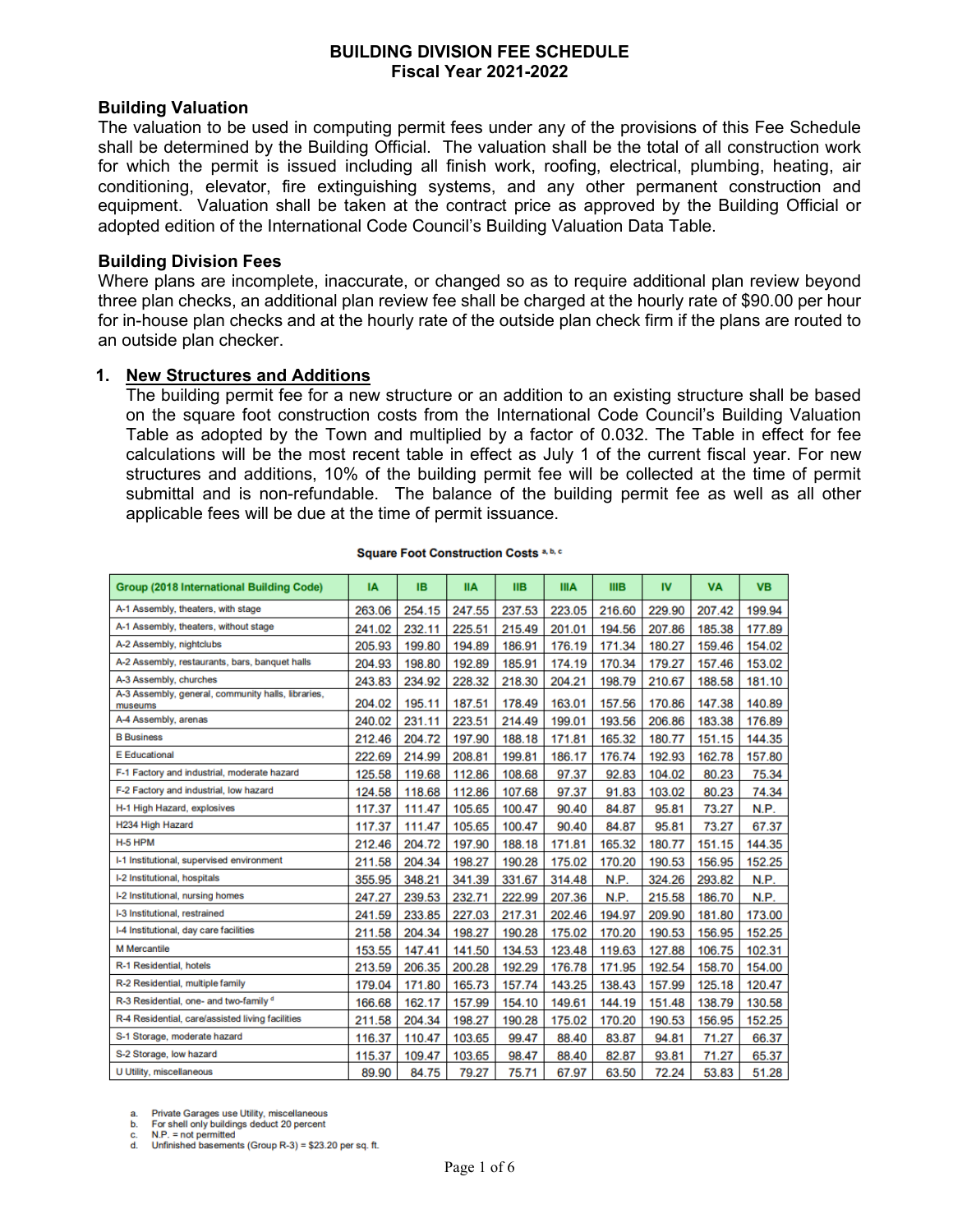# **2. Alterations, Repairs, Remodels, and all other projects**

The building permit fee for alterations, repairs, remodels, and all other projects (e.g. retaining wall) other than new structures or additions to existing structures shall be based on the Building Division Valuation Table. For alterations, repairs, remodels and all other projects with valuations greater than \$30,000, 10% of the building permit fee will be collected at the time of permit submittal and is non-refundable. The balance of the building permit fee as well as all other applicable fees will be due at the time of permit issuance.

| Valuation                 | Fee                                                      |
|---------------------------|----------------------------------------------------------|
| $ $0.00 - $10,000$        | \$225.00                                                 |
| \$10,001 - \$50,000       | \$520.00 + 0.01926 x valuation over \$10,000             |
| \$50,001 - \$300,000      | $$1,390.00 + 0.01526 \times$ valuation over \$50,000     |
| \$300,001 - \$1,000,000   | \$5,210.00 + 0.01326 x valuation over \$300,000          |
| \$1,000,001 - \$3,000,000 | \$14,495.00 + 0.01318 x valuation over \$1,000,000       |
| \$3,000,001 - \$6,000,000 | $$40,860.00 + 0.01238 \times$ valuation over \$3,000,000 |
| \$6,000,001 - \$9,999,999 | $$78,005.00 + 0.00840 \times$ valuation over \$6,000,000 |

# **Building Division Valuation Table**

# **3. Large Project Permit Fees**

The building permit fee for large projects, as defined below, will be a deposit collected at the time of permit submittal. The project will be cost accounted, and any unused funds will be refunded to the applicant upon finalization. Fees will be applied per building. [1](#page-1-0)

| <b>Project type</b>                                       | Valuation                                      | Cost accounted, deposit<br>lamount |
|-----------------------------------------------------------|------------------------------------------------|------------------------------------|
| <b>New Structures and Additions</b>                       | Projects at or above<br>\$5,000,000 valuation  | \$160,000.00                       |
| Alterations, Repairs, Remodels,<br>and all other projects | Projects at or above<br>\$10,000,000 valuation | \$111,604.95                       |

# **4. Manufactured/Mobile Home Installation**

- A. Conventional installation (tie downs or similar) per module \$225.00
- B. Manufactured/Mobile home on a permanent foundation Building Division fees for mobile home installation on a permanent foundation system shall be calculated by the Building Division Valuation Table.

# **5. Re-Roofing Permit**

Fee is calculated on each 100 square feet of re-roof area in project (100 sq. ft. = 1 square). Each separate building or structure must be calculated individually.

| <b>Square Feet of Roof</b> | Fee      |
|----------------------------|----------|
| Less than 5 squares        | \$45.00  |
| 5 or more squares          | \$135.00 |

<span id="page-1-0"></span><sup>&</sup>lt;sup>1</sup> Cost accounted projects require an executed Agreement for Payment of Costs of Development Application Processing [Form](https://www.townofmammothlakes.ca.gov/DocumentCenter/View/11453/Planning-Application-Attachment---Processing-Agreement-Form) prior to issuance of a building permit.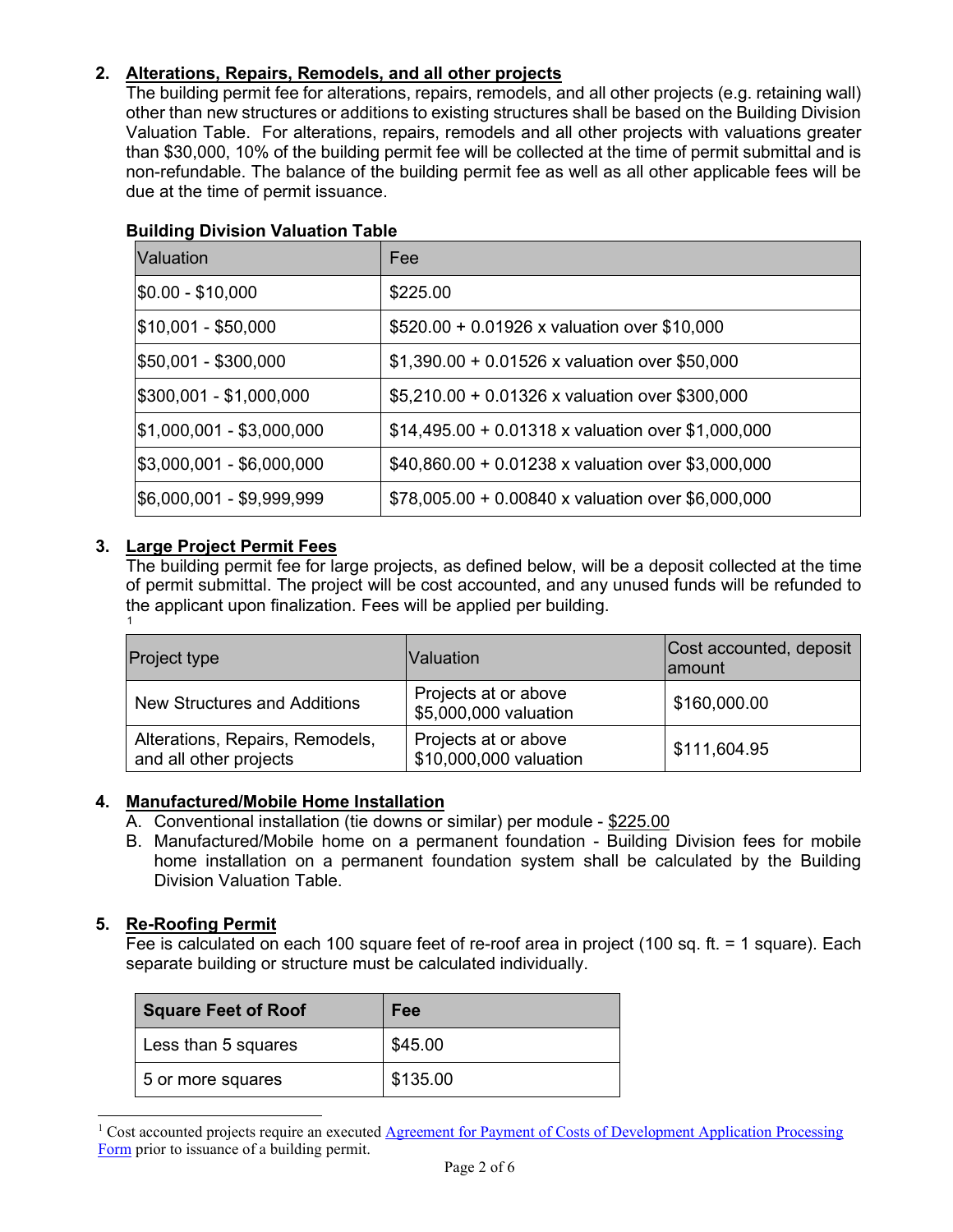# **6. Special Service Fees**

Fees are based on the hourly rate of \$90 per hour for processing and/or inspection services.

| <b>Service</b>                                                                    | Fee                                      |
|-----------------------------------------------------------------------------------|------------------------------------------|
| <b>Appeals Board Application</b>                                                  | \$200.00                                 |
| Demolition Permit - Up to \$10,000 demo value                                     | \$90.00                                  |
| Demolition Permit - Greater than \$10,000 demo value                              | \$225.00                                 |
| Inspection Request – one (1) inspection – Misc.                                   | \$45.00                                  |
| Issuance of Duplicate Certificate of Occupancy or Final<br>Letter                 | \$45.00                                  |
| LPG Upgrade (new tank, change line, change tank, etc.)                            | \$90.00 per tank                         |
| Permit Research / Miscellaneous Services                                          | <b>Cost Accounted</b><br>\$90.00 Deposit |
| <b>Re-inspection Fee</b>                                                          | \$45.00                                  |
| Change of Use or Occupancy Permit - no new construction<br>proposed               | \$225.00                                 |
| <b>Temporary Certificate of Occupancy</b>                                         | \$225.00                                 |
| <b>Water Heater Permit</b>                                                        | \$45.00                                  |
| <b>Woodstove Permit</b>                                                           | \$90.00                                  |
| Work Done without a Permit                                                        | Double the building<br>permit fee        |
| * Limited Scope Permit – Value of less than \$1,000 - No<br>formal plan check     | \$45.00                                  |
| * Limited Scope Permit – Value of $$1,000 -$ to $$10,000$ No<br>formal plan check | \$60.00                                  |
| Pool or Spa Permit – excluding any structural work or<br>accessary structures     | \$225.00                                 |

\* All permits are reviewed by the Building Division but not all permits are placed into the formal plan check queue for processing.

# **7. Document Management / Archive Fee**

| <b>Type of Submittal</b>                                                                                                             | Fee      |
|--------------------------------------------------------------------------------------------------------------------------------------|----------|
| All submittal items that are 8 $\frac{1}{2}$ " x 11" up to and including<br>11"x 17" and larger sized submittals of 10 pages or less | \$25.00  |
| Submittal of items larger than 11" x 17" containing more<br>than 10 pages                                                            | \$300.00 |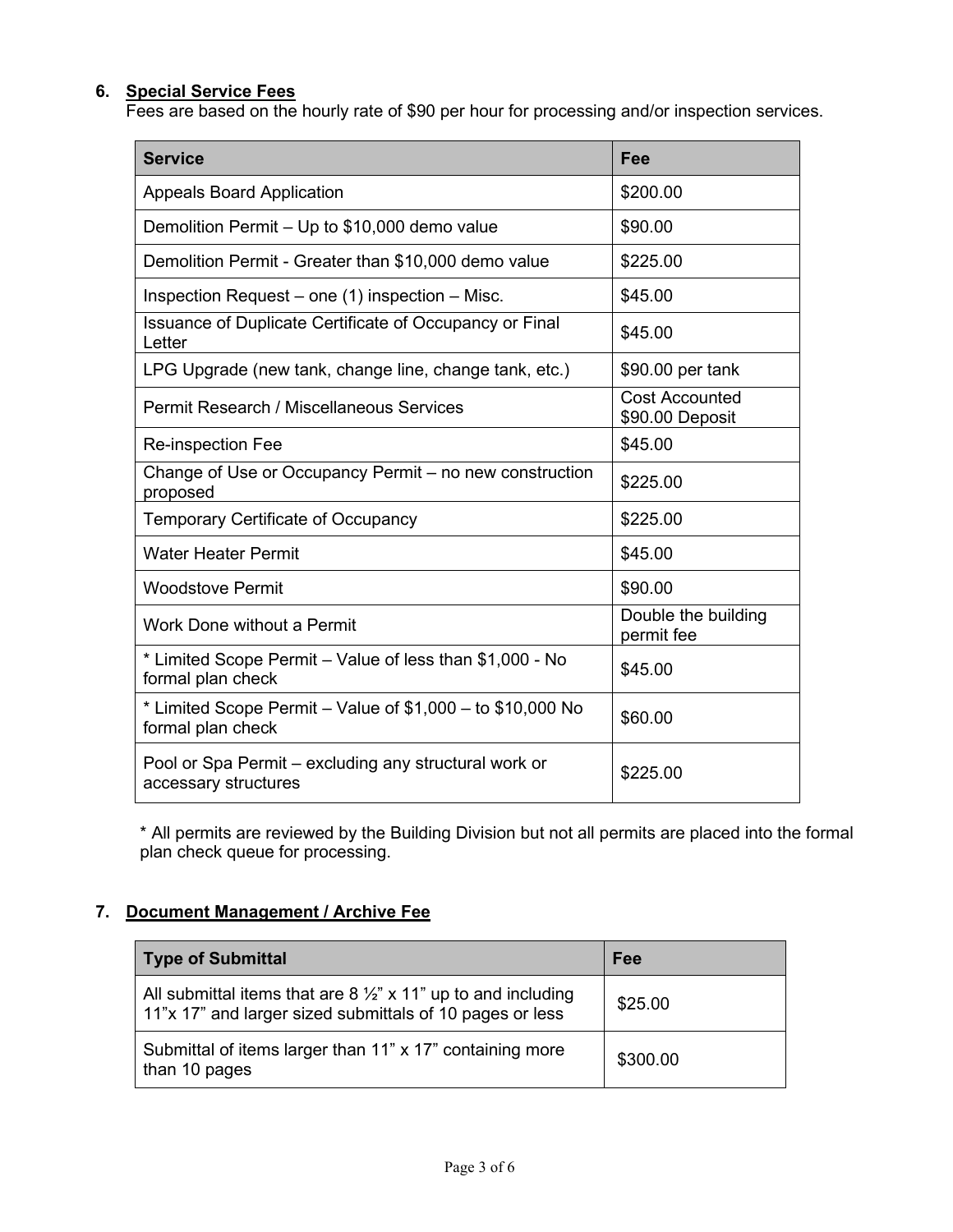# **8. Strong Motion Instrumentation Program, State of California (SMIP)**

The California Strong Motion Instrumentation Program (CSMIP) was established in 1972 by California Legislation to obtain vital earthquake data for the engineering and scientific communities through a statewide network of strong motion instruments. When the planned network is completed, statewide coverage will ensure that strong ground motion for any moderate to larger size earthquake in the state will be recorded.

| Type of Construction | Fee                              |
|----------------------|----------------------------------|
| l Residential.       | 0.00013 x construction valuation |
| l Commercial         | 0.00028 x construction valuation |

# **9. California Building Standards Administration Special Revolving (BSASRF)**

On September 30, 2008 Governor Schwarzenegger signed SB 1473 into law and it took effect on January 1, 2009. Among other things, the bill provides for the creation of the Building Standards Administration Special Revolving Fund, which is established in the State Treasury. Money deposited in this fund will come from a surcharge on both residential and nonresidential building permits. The rate is as follows:

\$1.00 for every \$25,000 or fraction there of construction value.

# **10. Certified Access Specialist program (CASp) Fee**

Per Senate Bill 1186, from January 1, 2018 through December 31, 2023, a four-dollar (\$4) additional fee is to be paid by any applicant for a local business license, permit or similar instrument when it is issued or renewed. **If no such instrument exists, the fee is to be paid by an applicant for a building permit.** The fee is divided between the local entity that collected the funds, which retains 90 percent, and DSA, which receives 10 percent.

# **11. New Development Fee (MC Section 15.16.030)**

This fee is collected for all new residential, commercial, and industrial construction for the purpose of Town Long Range Planning. The fee is twenty cents (\$0.20) per square foot of gross building area, exclusive of parking and open walkway and deck areas.

(\$0.20 x square footage of habitable area)

# **12. Fees for Rooftop Solar Energy Systems (Government Code Section 66015)**

- A. Residential rooftop solar energy system that produces current electricity: \$450 plus \$15 per kilowatt for each kilowatt above 15kw.
- B. Commercial rooftop solar energy system that produces current electricity: \$1,000 plus \$7 per kilowatt between 51kw and 250kw, plus \$5 per kilowatt for each kilowatt above 250kw.

# **13. Public Art Fee**

The Town's public art fee is established and explained in Section 15.18.070 of the Municipal Code. Please refer to that Code section for a detailed explanation. In general, a project applicant is either required to install an artwork approved by the Town or to pay an in -lieu fee. The in -lieu fee is a percentage of building valuation data: 1 % for new commercial, office, and industrial construction; 1% for remodel and reconstruction projects involving existing commercial, office, or industrial property resulting in the addition of habitable square feet and /or a change in use; and 0.5% for new construction of two or more units of single - family housing (transient or nontransient), mobile homes, and multi -unit housing (transient or nontransient). Nothing in this fee schedule shall be deemed to supersede Section 15.18.070, and the provisions of the ordinance shall prevail in the event of any inconsistency between the ordinance and this fee schedule. **The Town's Public Art Fee is reduced to \$0.00 through July 31, 2023 for all projects pursuant to Town Council Resolution 21-.**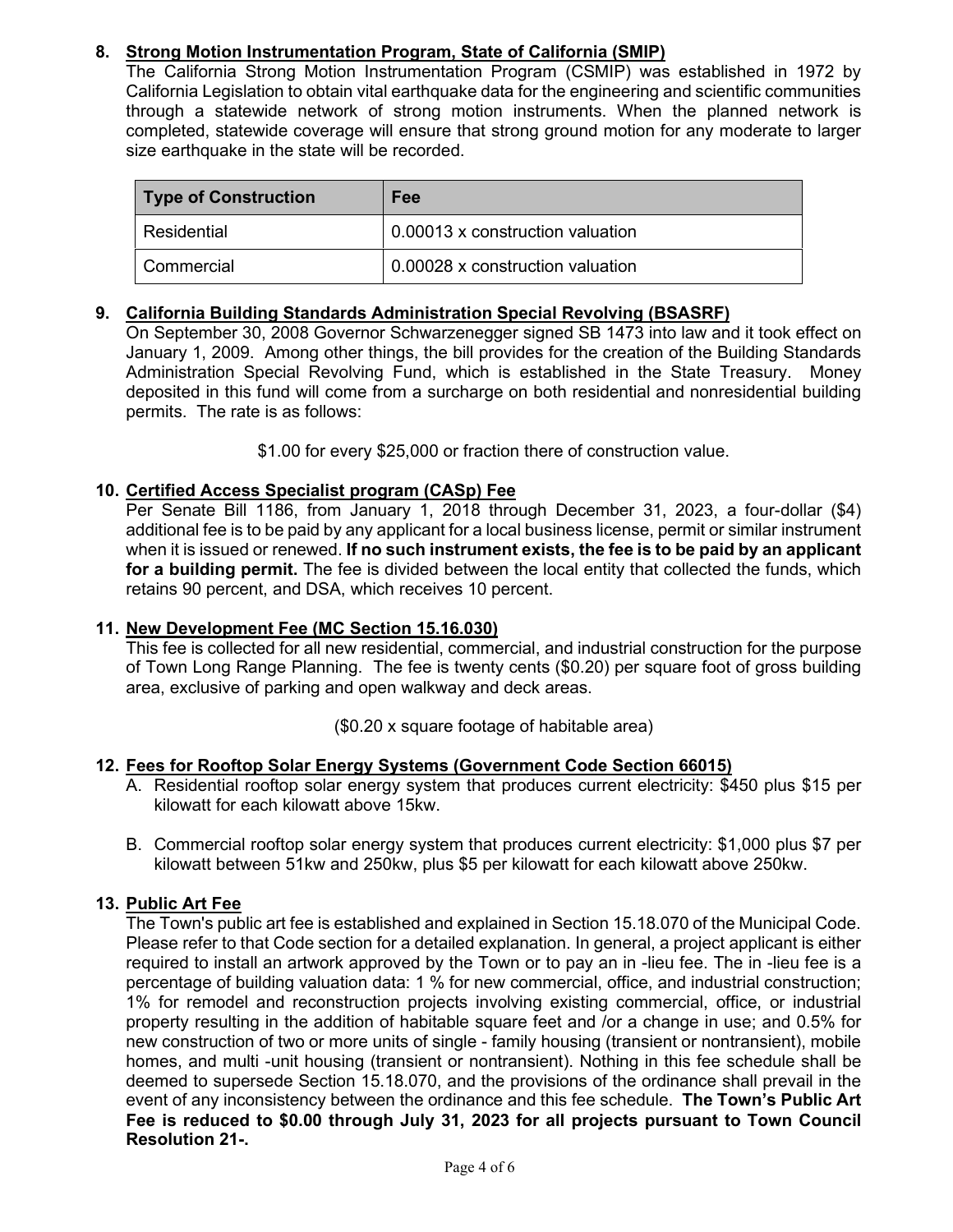#### **Developmental Impact Fee Schedule**

# Refer to [Municipal Code Section 15.16.](https://library.municode.com/ca/mammoth_lakes_/codes/code_of_ordinances?nodeId=TIT15BUCO_CH15.16SPFE_ARTIIDEIMMIFE) Article II and [Resolution 15-32](https://www.townofmammothlakes.ca.gov/DocumentCenter/View/9435/R15-32) (Adopted by Town Council July 1, 2015) and [Ordinance 19-02](https://www.townofmammothlakes.ca.gov/DocumentCenter/View/10927/OR19-01) (Adopted by Town Council April 3, 2019) for Details

The DIF fees in the Table below (Town DIF Fees) shall be adjusted automatically on July 1<sup>st</sup> of each fiscal year by a percentage equal to the [Construction Cost Index](https://www.dgs.ca.gov/RESD/Resources/Page-Content/Real-Estate-Services-Division-Resources-List-Folder/DGS-California-Construction-Cost-Index-CCCI) as published by Engineer News Record for the preceding twelve months.

A studio or one-bedroom unit shall be considered one-half unit for the purposes of calculating DIF fees.

| <b>Facility</b>                                 | <b>Single Family</b><br>(Per Unit) | <b>Mobile</b><br>Home (Per<br>Unit) | <b>Multi-Unit</b><br>(Per Unit) | Lodging<br>(Per Room) | <b>Commercial</b><br>(Per Square<br>Foot) | <b>Offices &amp; Other</b><br>Services (Per<br><b>Square Foot)</b> | <b>Industrial (Per</b><br><b>Square Foot)</b> | <b>Institutional</b><br>(Per Square<br>Foot) |
|-------------------------------------------------|------------------------------------|-------------------------------------|---------------------------------|-----------------------|-------------------------------------------|--------------------------------------------------------------------|-----------------------------------------------|----------------------------------------------|
| Police                                          | \$154                              | \$131                               | \$160                           | \$309                 | \$1.07                                    | \$0.42                                                             | \$0.27                                        | \$0.58                                       |
| Vehicle<br>Circulation                          | \$273                              | \$143                               | \$190                           | \$171                 | \$0.59                                    | \$0.23                                                             | \$0.15                                        | \$0.32                                       |
| Multi-Modal<br>Circulation                      | \$1,428                            | \$748                               | \$997                           | \$896                 | \$3.09                                    | \$1.21                                                             | \$0.77                                        | \$1.69                                       |
| Storm Drainage                                  | \$868                              | \$472                               | \$602                           | \$450                 | \$0.09                                    | \$0.09                                                             | \$0.28                                        | \$0.33                                       |
| General<br><b>Facilities &amp;</b><br>Equipment | \$727                              | \$619                               | \$760                           | \$444                 | \$0.68                                    | \$0.68                                                             | \$0.28                                        | \$0.37                                       |
| Parkland and<br>Recreation                      | \$733                              | \$624                               | \$766                           | \$548                 | \$0.00                                    | \$0.00                                                             | \$0.00                                        | \$0.00                                       |
| Airport                                         | \$0                                | \$0                                 | \$0                             | \$0                   | \$0.00                                    | \$0.00                                                             | \$0.00                                        | \$0.00                                       |
| <b>Subtotal Town</b><br>Fees                    | \$4,183                            | \$2,736                             | \$3,475                         | \$2,817               | \$5.52                                    | \$2.62                                                             | \$1.75                                        | \$3.30                                       |

# **Development Impact Fee for Other Districts**

| <b>Facility</b>            | Single family<br><b>Non-transient</b> | Single family<br><b>Transient</b> | <b>Mobile Home</b> | l Multi-unit Non<br><b>Transient</b><br>(per unit) | <b>Multi-unit</b><br><b>Transient</b><br>(per unit) | <b>Commercial</b><br>and Office (per<br>unit) | Industrial (per<br>unit) |
|----------------------------|---------------------------------------|-----------------------------------|--------------------|----------------------------------------------------|-----------------------------------------------------|-----------------------------------------------|--------------------------|
|                            |                                       |                                   |                    |                                                    |                                                     |                                               |                          |
| Library Fees               | \$2.001                               | \$340                             | \$1.721            | \$1.721                                            | \$340                                               |                                               |                          |
| <b>Child Care Fees</b>     | \$374                                 | \$624                             | \$374              | \$374                                              | \$624                                               |                                               |                          |
| <b>Subtotal Other Fees</b> | \$2.375                               | \$964                             | \$2.095            | \$2.095                                            | \$964                                               |                                               |                          |

# **Development Impact Fee for Fire District as of August 26, 2016**

| <b>Facility</b>              | Single family<br><b>Non-transient</b><br>Per unit | Single family<br><b>Transient</b><br>Per unit | <b>Mobile Home</b><br>Per unit | <b>Multi-unit</b><br><b>Non</b><br><b>Transient</b><br>Per unit | <b>Multi-unit</b><br><b>Transient</b><br>Per unit | Commercial<br>and Office<br><b>Per 1,000sf</b> | Industrial<br><b>Per 1,000sf</b> | Hotel<br>Per unit |
|------------------------------|---------------------------------------------------|-----------------------------------------------|--------------------------------|-----------------------------------------------------------------|---------------------------------------------------|------------------------------------------------|----------------------------------|-------------------|
| <b>Fire District</b><br>Fees | \$1.526                                           | \$2.014                                       | \$1,526                        | \$961                                                           | \$2,014                                           | \$2,610                                        | \$1.282                          | \$1,007           |